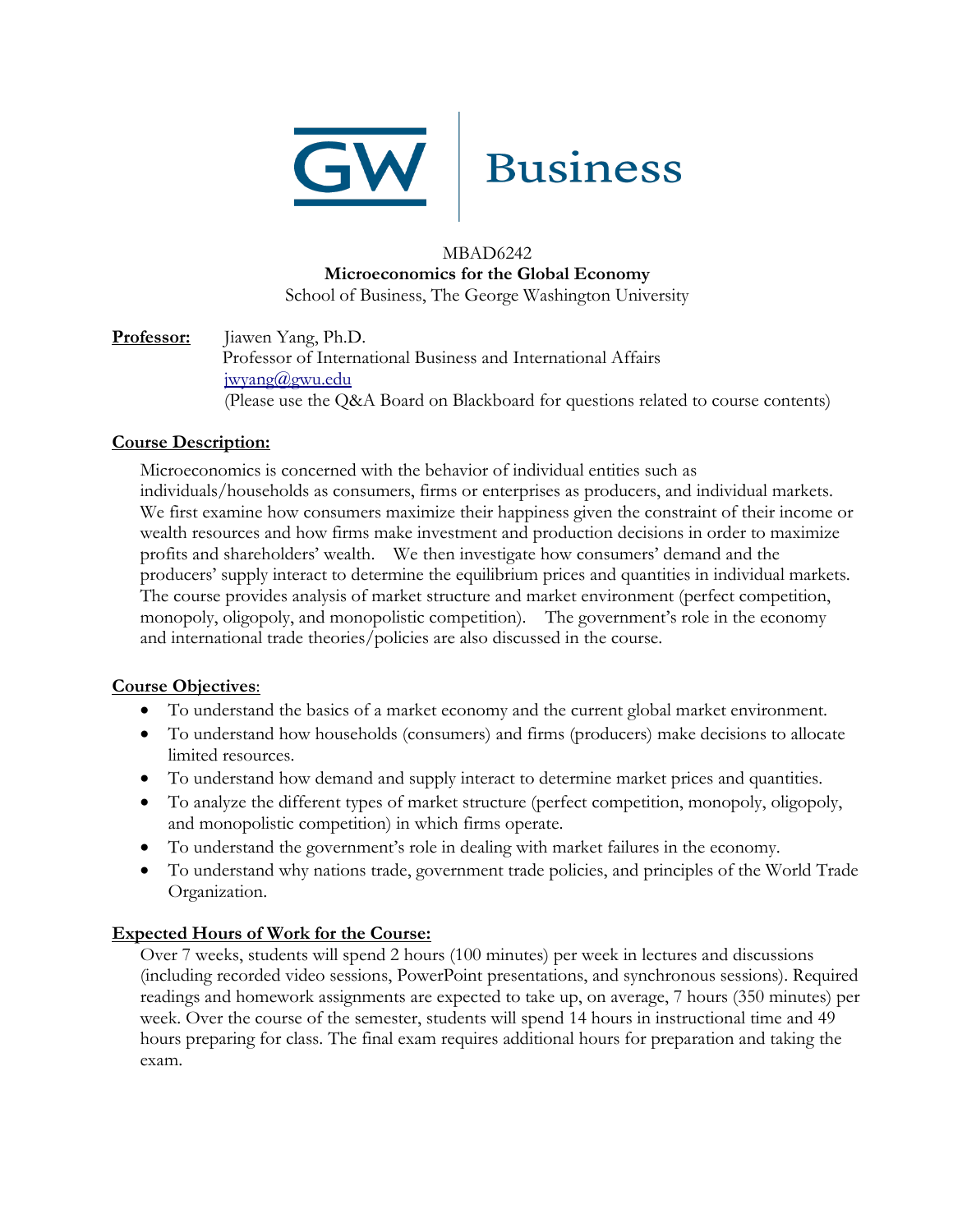## **Required Readings:**

**Teaching (Lecture) notes** and **PowerPoint presentations** (**PPT**) (posted on Blackboard): These are the primary reading for the course. They summarize the contents from the textbook and other related material, and help course participants remain focused on key concepts of the subjects.

**Required text**: Samuelson and Nordhaus. *Economics*, 19th edition. McGraw-Hill/Irwin, 2010. ISBN 978-0-07-351129-0; MHID 0-07-351129-3. *(An earlier edition of the text is fine, but you have to find the corresponding chapters for the required readings.)*

**Other materials:** Selected articles from academic and business journals and other publications may be added to the readings as the course is in session. Students are encouraged to follow real world economic developments by reading one or more major economic and business journals on a regular basis.

See required readings for each specific class session in "Session Outlines and Reading Assignments" of this syllabus.

## **Recommended Supplementary Readings:**

Perloff, Jeffrey M. Microeconomics, 8th edition. Pearson, 2018. Print ISBN: 9780134519531, 0134519531; eText ISBN: 9780134543857, 0134543858. This textbook provides more quantitative analysis of the subjects covered in the course. Though not required, students are encouraged to read selected parts of the text for more in-depth and advanced learning of certain subjects.

Akerlof, George A. and Robert J. Shiller. *Phishing for Phools: The Economics of Manipulation and Deception*. Princeton University Press. Paperback, 2016, ISBN: 9780691173023; Hardcover, 2015, ISBN: 9780691168319. This book strikes a radically new direction in economics and offers a much more general account of why free markets and competition cause serious problems.

There are other supplementary readings listed for some sessions. Supplementary readings are not included in homework assignments or the final exam unless they are referred in the teaching notes.

## **Requirements, Assignments, Tests, and Grading Policies:**

This course requires basic math skills in arithmetic, algebra, and geometry, as well as an ability to manipulate data, read graphs, and pay attention to details.

Students' performance in the course is evaluated as follows:

| Homework assignments | 60 points    |
|----------------------|--------------|
| Final exam           | 40 points    |
| Total                | $100$ points |

**Blackboard:** The entire course is conducted through Blackboard. Students are required to get familiar with the course setup and expected to access Blackboard on a regular basis while the course is in session for updates of course materials, announcements, and other course related information.

Specific schedules and due times of the assignments and the final exam are posted separately on Blackboard (See "**Syllabus/Schedules**" on Blackboard). Students are required to strictly follow the schedules and the due dates for the assignments and the final exam. It is highly recommended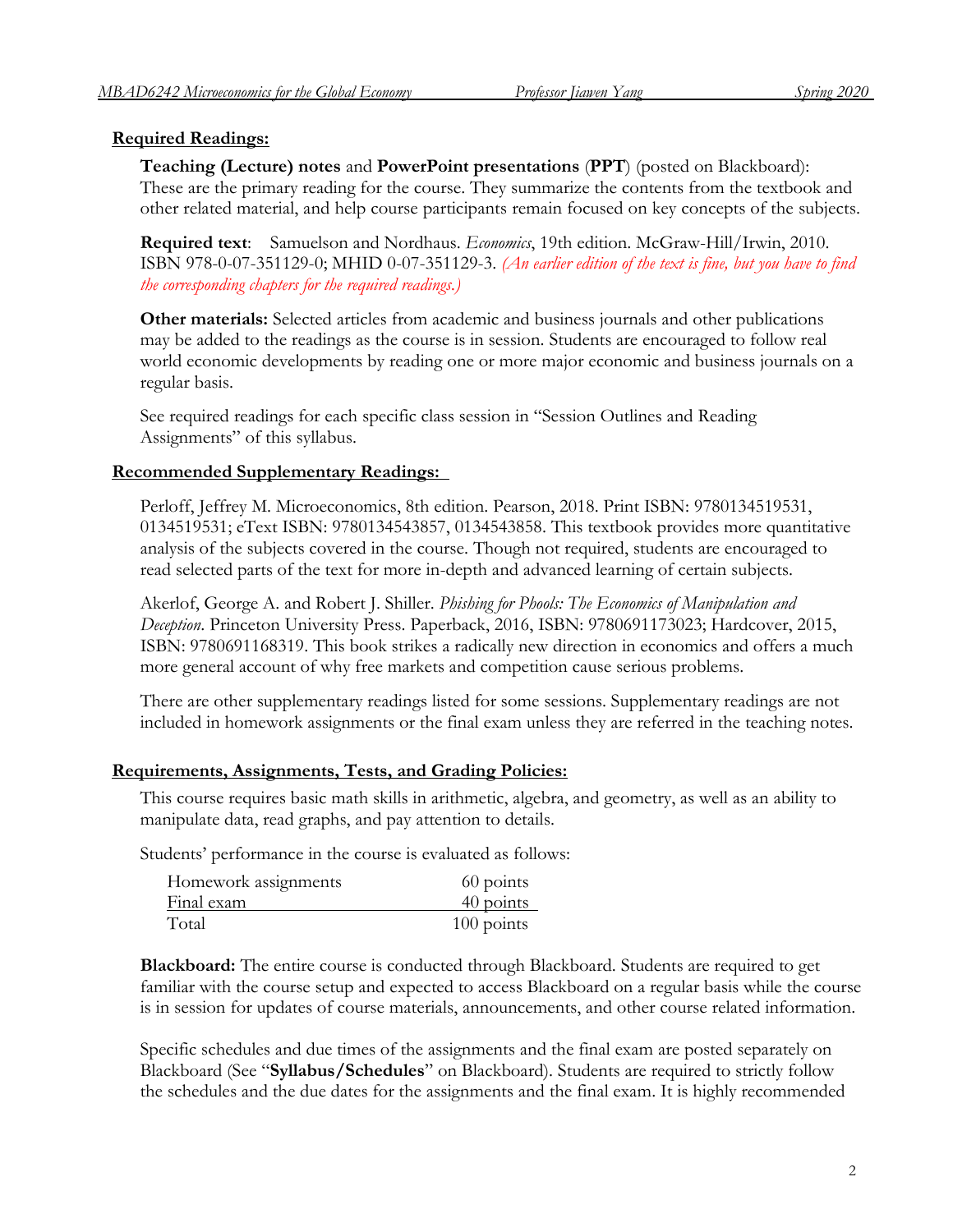that students plan to complete assignments and the exam ahead of the due time to avoid late hour emergencies and computer/internet breakdowns.

**Homework assignments**: There will be seven homework assignments corresponding to the respective class sessions. You are required to complete these assignments on Blackboard (see "**Homework Assignments**" folder). No other form of submission is accepted. You may take one or two attempts for each assignment. If two attempts are taken, the score for the assignment will be the average of these two attempts.

Students are required to submit homework assignments on Blackboard by the **designated deadlines**. No late submission or makeup is accepted. Answers to the homework assignments are made available on Blackboard upon the respective deadlines. Six of the seven assignments will count toward the final course grade. That is, if you miss one assignment, your score for that assignment (virtually zero) is dropped without affecting your course grade. If you complete all the assignments, the assignment with the lowest score is automatically dropped. The resulting six assignments will have an equal weight of 10 points each.

**Final exam**: The final exam covers materials contained in the teaching notes, PowerPoint presentations, homework assignments (and answers), the required text, live-session presentations, and other required readings. The final exam covers the entire course. The exam is open-book. However, there is a time limit for completion and only one attempt is allowed for the exam. Late submission is subject to a one-time penalty of 25% of the exam grade. Students are recommended to prepare notes (cheat sheet) for the exam. Such notes may help organize your thoughts, identify weaknesses in your preparation, and strengthen your understanding of the key concepts. Makeup for the exam is not allowed except for health and family emergencies.

**Live (Sync) Sessions**. There will be collaborative or synchronous sessions for the course (see schedules in the "Live Sessions" folder). Such sessions provide an opportunity for discussions and analyses of current events in the world economy, and for questions and interaction among students and with the professor. Students are required to attend one of these sessions each week for the first five weeks. If you miss a session, make sure you attend another session in the same week or review the recorded session to make it up. Contents in the live-session presentations are included in the homework assignments and/or the final exam.

**The Q&A/Discussion board**. Students are encouraged to post their course content-related questions to this board instead of sending emails to the professor. Answers will be provided on the same board. Questions through emails may be posted and answered on this board as well so that we learn from each other's questions. Before sending emails for questions, students are recommended to visit this board to see if the same or similar questions have already been raised and answered.

**Real World Readings**. This Blackboard section provides links to media coverage of course-related real world events and other references. Visit to this section is voluntary. However, you are encouraged to browse these links and relate what we learn in the course to what is going on in the real world. The folders may include references to past events as well as to current events. Contents in this folder are not tested in the homework assignments or exams unless they are included in the required course material.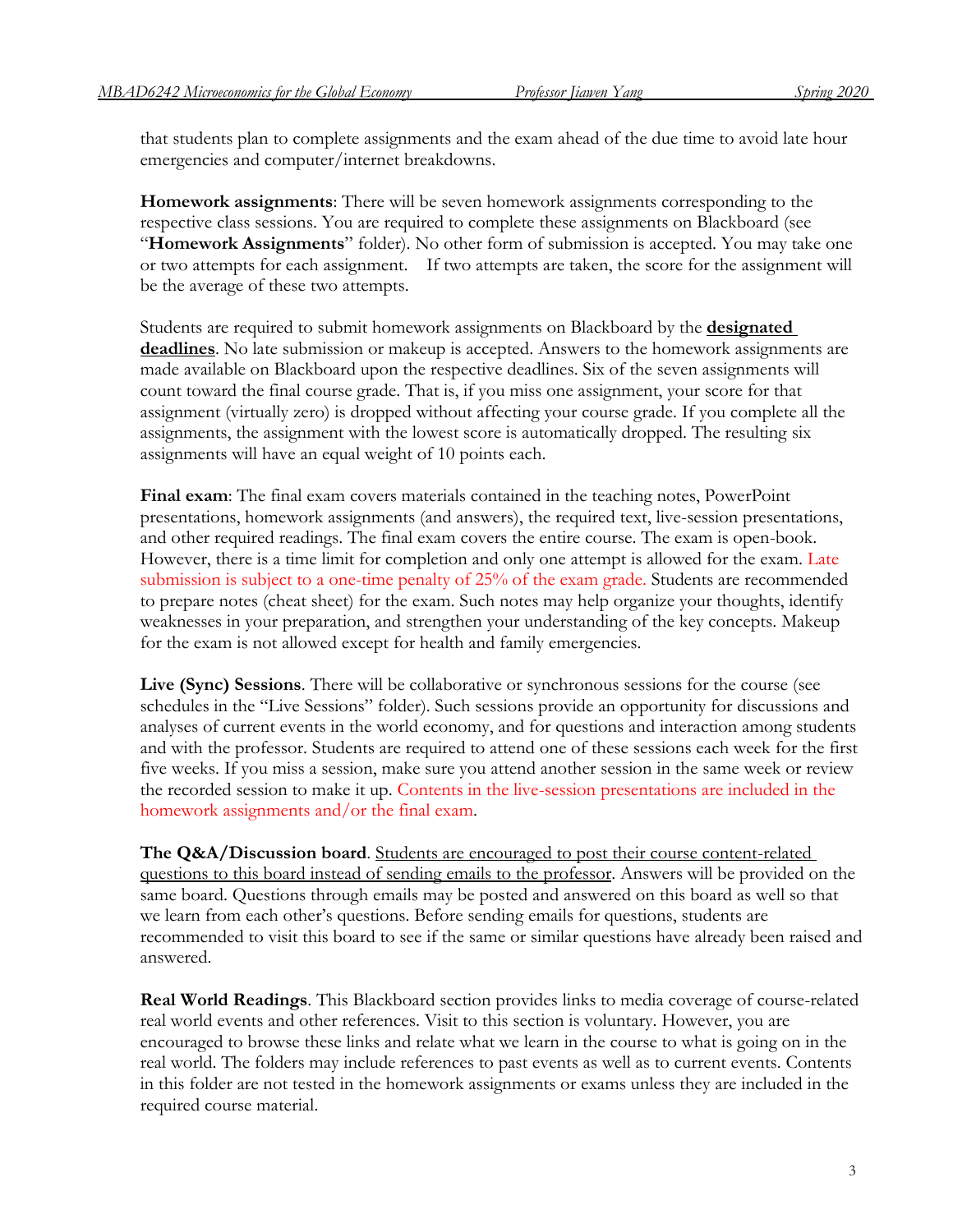### **Academic Integrity and University Policies**

#### **Academic Integrity:**

The code of academic integrity applies to all courses in the George Washington School of Business. Please become familiar with the code. All students are expected to maintain the highest level of academic integrity throughout the course of the semester. Please note that acts of academic dishonesty during the course will be prosecuted and harsh penalties may be sought for such acts. Students are responsible for knowing what acts constitute academic dishonesty. The code may be found at: [http://www.gwu.edu/~ntegrity/code.html.](http://www.gwu.edu/~ntegrity/code.html)

#### **Religious Accommodation:**

Students should notify faculty during the first week of the semester of their intention to be absent from class on their day(s) of religious observance.

Faculty should extend to these students the courtesy of absence without penalty on such occasions, including permission to make up examinations. Faculty who intend to observe a religious holiday should arrange at the beginning of the semester to reschedule missed classes or to make other provisions for their course-related activities.

#### **Disability Support Services (DSS) 202-994-8250:**

Any student who may need an accommodation based on the potential impact of a disability should contact the Disability Support Services office at 202-994-8250 in the Rome Hall, Suite 102, to establish eligibility and to coordinate reasonable accommodations. For additional information please refer to: [https://disabilitysupport.gwu.edu/.](https://disabilitysupport.gwu.edu/)

#### **Counseling and Psychological Services 202-994-5300:**

The University's Mental Health Services offers 24/7 assistance and referral to address students' personal, social, career, and study skills problems. Services for students include: crisis and emergency mental health consultations confidential assessment, counseling services (individual and small group), and referrals. [https://healthcenter.gwu.edu/counseling-and-psychological](https://healthcenter.gwu.edu/counseling-and-psychological-services)[services.](https://healthcenter.gwu.edu/counseling-and-psychological-services)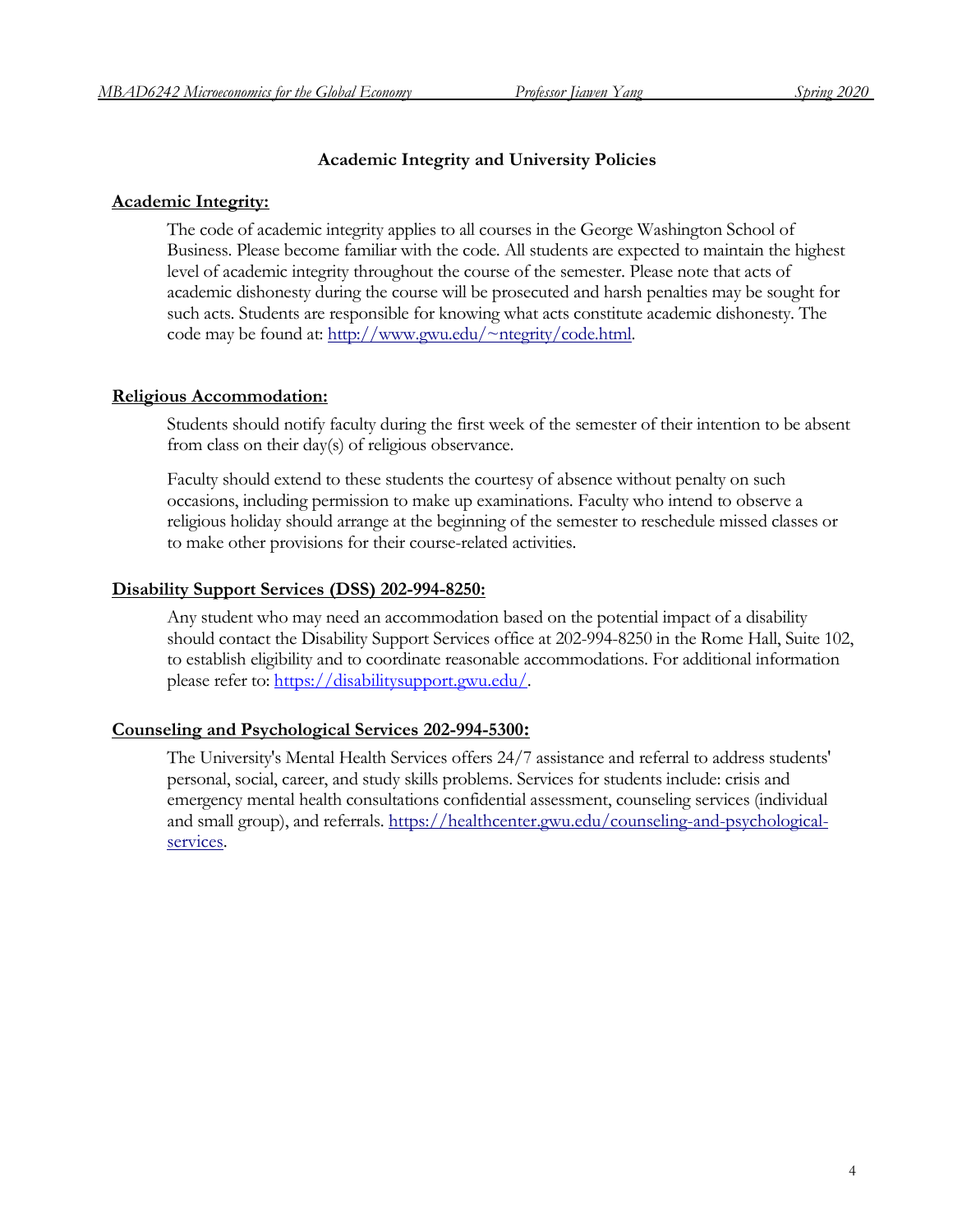# **Session Outlines and Reading Assignments**

| Session 1<br><u>Introduction; Supply and Demand</u>                    |
|------------------------------------------------------------------------|
| Topics:                                                                |
| Central concepts of economics                                          |
| Major problems that an economy has to solve                            |
| The "invisible hand"                                                   |
| Alternative economic systems in the world                              |
| Inputs, outputs, technology, and production possibility frontier (PPF) |
| Specialization and exchange                                            |
| Basic elements of supply and demand                                    |
| Required readings:                                                     |
| Lecture note                                                           |
| Samuelson and Nordhaus, 2010:                                          |
| Chapter 1: The Central Concepts of Economics                           |
| Appendix 1: How to Read Graphs                                         |
| Chapter 2: The Modern Mixed Economy                                    |
| Chapter 3: Basic Elements of Supply and Demand                         |
| Supplementary readings:                                                |
| Perloff, 2018:                                                         |
| Chapter 1: Introduction                                                |
| Chapter 2: Supply and Demand                                           |
|                                                                        |

| Session 2 | Demand and Consumer Behavior |  |
|-----------|------------------------------|--|
|           |                              |  |

| Topics:                                                            |
|--------------------------------------------------------------------|
| Utility and marginal utility                                       |
| The law of diminishing marginal utility                            |
| Price elasticity of demand and calculation                         |
| Income effect and substitution effect                              |
| Consumer surplus and calculation                                   |
| Indifference curves and indifference maps                          |
| Consumer equilibrium with indifference curve and budget constraint |
| Required readings:                                                 |
| Lecture note                                                       |
| Samuelson and Nordhaus, 2010:                                      |
| Chapter 4: Supply and Demand: Elasticity and Application           |
| Chapter 5: Demand and Consumer Behavior                            |
| Appendix 5: Geometrical Analysis of Consumer Equilibrium           |
| Supplementary readings:                                            |
| Perloff, 2018:                                                     |
| Chapter 3: Applying the Supply-and-Demand Model                    |
| Chapter 4: Consumer Choice                                         |
| Chapter 5: Applying Consumer Theory                                |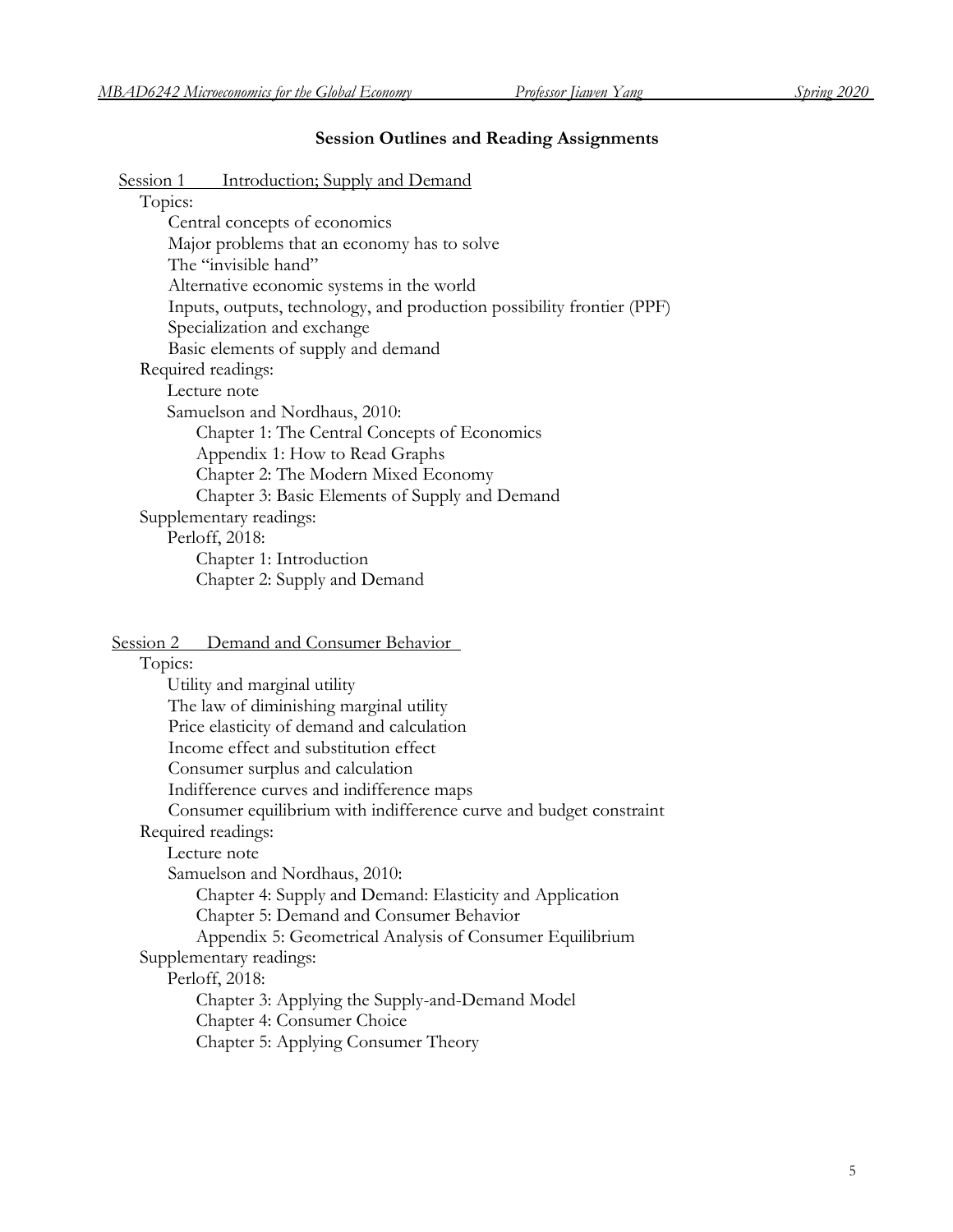#### Session 3 Firm Theory: Production and Costs

# Topics:

The theory of production and marginal products Production functions, total product, marginal product, average product The law of diminishing returns Returns to scale Costs: Total cost, fixed cost, variable cost Average total cost, average fixed cost, average variable cost Marginal cost Required readings: Lecture note Samuelson and Nordhaus, 2010: Chapter 6: Production and Business Organization Chapter 7: Analysis of Costs Supplementary readings: Perloff, 2018: Chapter 6: Firms and Production Chapter 7: Costs

Session 4 Perfect Competition

#### Topics:

Firm behavior in a perfectly competitive market Profit maximization in a perfectly competitive market The break-even and shutdown conditions for a perfectly competitive firm Economic profit The supply curve of a competitive firm and the marginal cost curve Producer surplus Market equilibrium with supply and demand The efficiency of perfect competition Required readings: Lecture note Samuelson and Nordhaus, 2010: Chapter 8: Analysis of Perfectly Competitive Markets Supplementary readings: Perloff, 2018: Chapter 8: Competitive Firms and Markets

Chapter 9: Applying the Competitive Model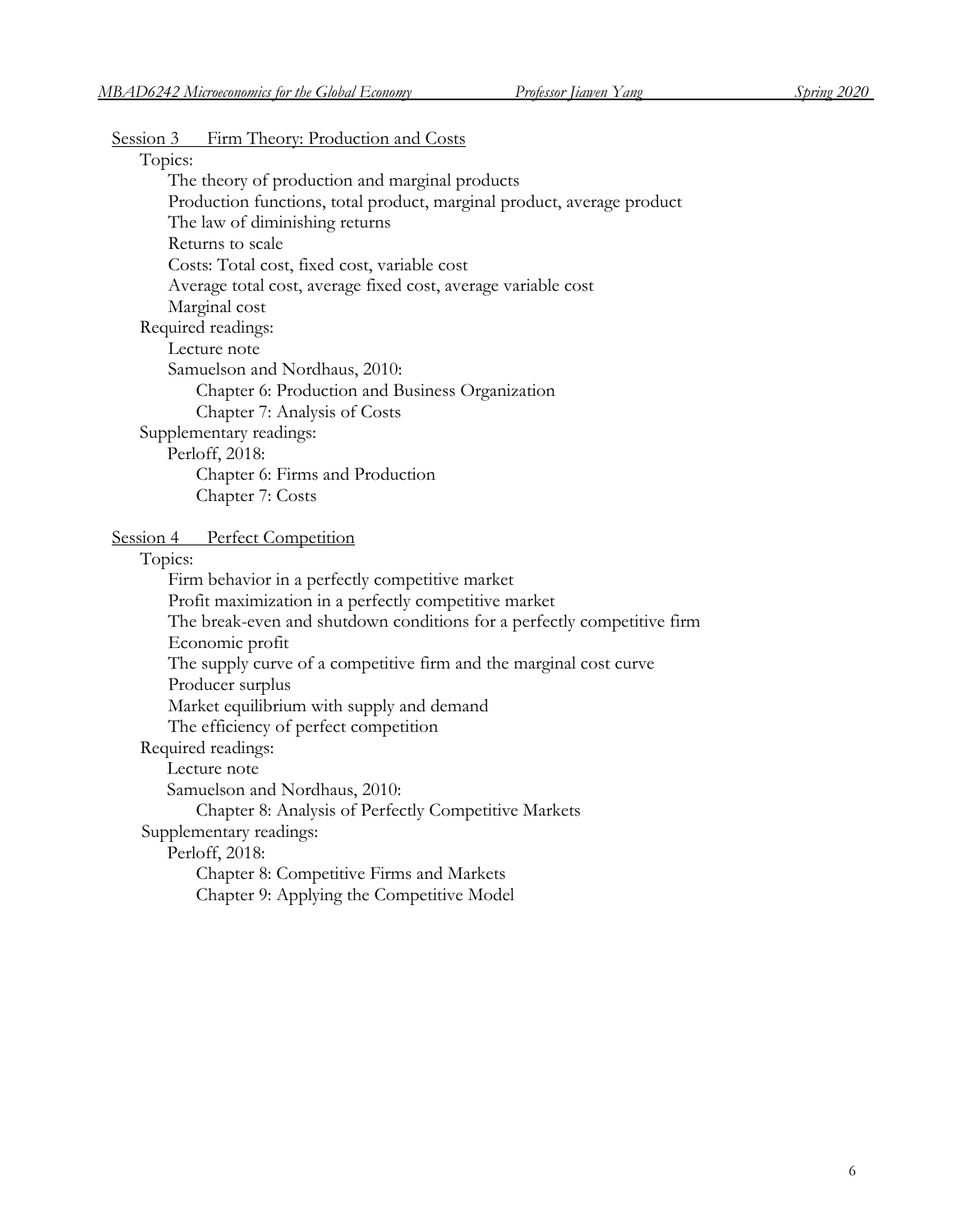| Session 5 Imperfect Competition                                     |  |
|---------------------------------------------------------------------|--|
| Topics:                                                             |  |
| Market structures: Definitions and classifications                  |  |
| Monopoly profit maximization                                        |  |
| Market structures and market power                                  |  |
| Collusive oligopoly                                                 |  |
| Monopolistic competition                                            |  |
| Oligopoly and game theory                                           |  |
| Price discrimination                                                |  |
| Required readings:                                                  |  |
| Lecture note                                                        |  |
| Samuelson and Nordhaus, 2010:                                       |  |
| Chapter 9: Imperfect Competition and Monopoly                       |  |
| Chapter 10: Competition among the Few                               |  |
| Supplementary readings:                                             |  |
| Perloff, 2018:                                                      |  |
| Chapter 11: Monopoly                                                |  |
| Chapter 12: Pricing and Advertising                                 |  |
| Chapter 13: Oligopoly and Monopolistic Competition                  |  |
| Chapter 14: Game Theory                                             |  |
|                                                                     |  |
| Session 6 The Government and the Economy<br>Topics:                 |  |
| Market failures and imperfections                                   |  |
| Inefficiency under monopoly                                         |  |
| Externalities                                                       |  |
| Public goods                                                        |  |
| Efficiency and equity                                               |  |
| The Gini coefficient (index)                                        |  |
| Role of the government                                              |  |
| Required readings:                                                  |  |
| Lecture note                                                        |  |
| Samuelson and Nordhaus, 2010:                                       |  |
| Chapter 10: Competition among the Few (Section C, pp. 199-206)      |  |
| Chapter 11: Economics of Uncertainty (pp. 211-221)                  |  |
| Chapter 16: Government Taxation and Expenditure (pp. 303-314)       |  |
| Chapter 17: Efficiency vs. Equality: The Big Tradeoff (pp. 323-326) |  |
| Chapter 18: International Trade                                     |  |
| Supplementary readings:                                             |  |
| Perloff, 2018                                                       |  |
| Chapter 11: Monopoly                                                |  |
| Chapter 18: Externalities, Open-Access, and Public Goods            |  |